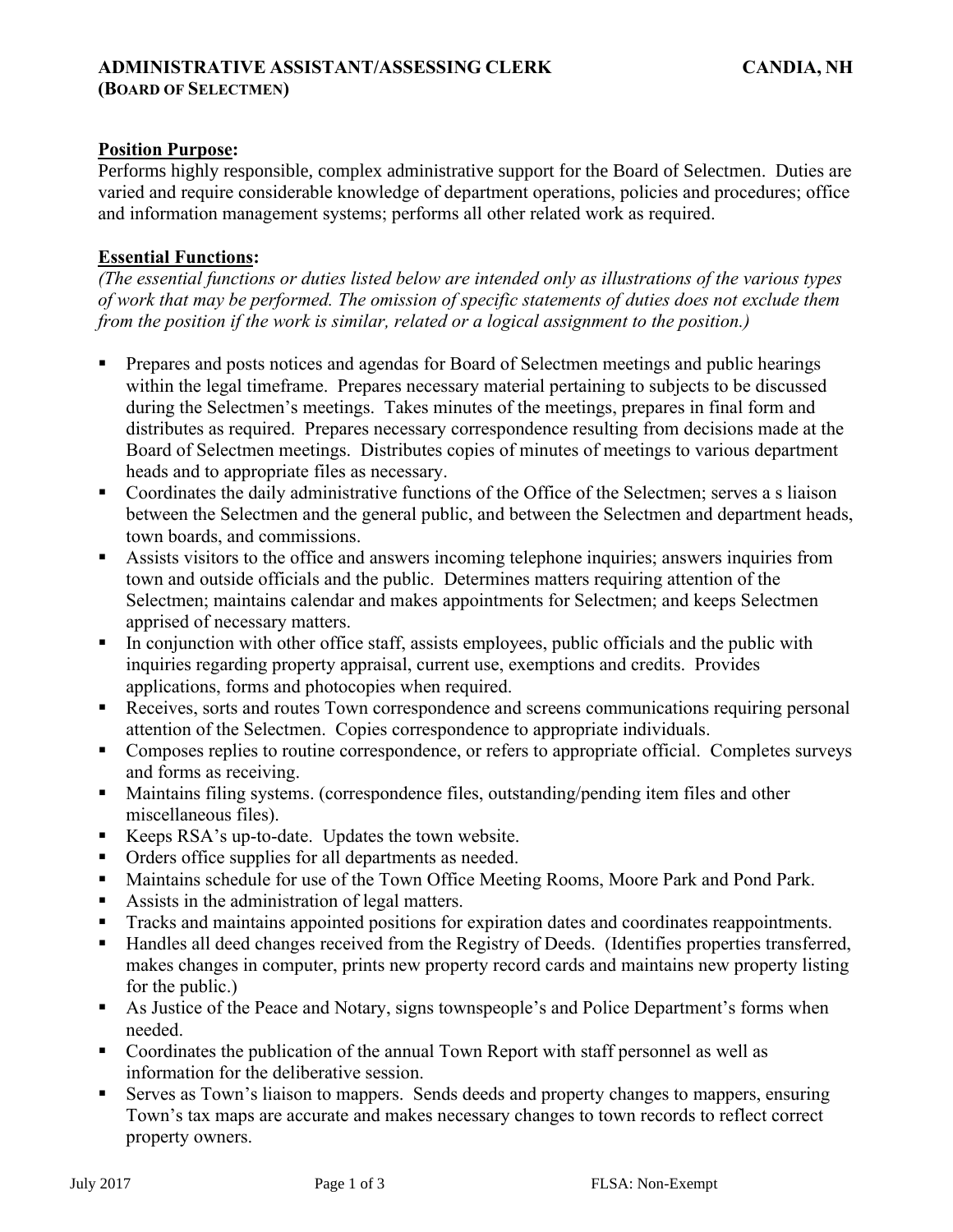## **ADMINISTRATIVE ASSISTANT/ASSESSING CLERK CANDIA, NH (BOARD OF SELECTMEN)**

- Serves as the Town Office employee liaison to the Safety Committee which meets four times a year. Serves as secretary for the committee and prepares meeting agendas, takes meeting minutes and types Committee's correspondence and drafts safety procedures and policies.
- Processes MS-1 form by September 1 each year.
- Enters property transfer information (sales transactions) into the State system to ensure proper calculation of the equalization rate for the town. Process exemptions and credits. 0
- In conjunction with the Accounting and Payroll Specialist, performs twice yearly merge of the assessing system and the tax billing; creates tax warrant and forwards the warrant to the Tax Collector.
- Completes special projects as directed by the Selectmen.
- Performs similar or related work as required, directed or as situation dictates.

# **Recommended Minimum Qualifications:**

#### Education, Training and Experience:

High School Diploma. Associate's Degree preferred; Three to five,  $3 - 5$  years of administrative experience or related field preferred; experience working with computers; experience working with the public and responding to customer service requests or an equivalent combination of education and experience. Notary Public desirable.

#### Knowledge, Ability and Skill:

*Knowledge:* Advanced knowledge of the municipal administration process, general knowledge of the functions of municipal government, general understanding of the interaction between local government, state government, and federal government, basic working knowledge of business administration, practices, general office procedures, and applicable local, state, and federal laws.

*Ability:* Ability to plan, organize and collaborate with others, ability to communicate effectively, ability to establish and maintain effective working relationships with all town employees, board/committee members, officials and the general public, ability to recognize town-wide priorities and work cooperatively to support their accomplishment, ability to prioritize multiple tasks and deal effectively with interruptions, often under considerable time pressure, ability to operate a computer and proficient in the use of MS Office applications and database applications.

*Skills:* Excellent customer service and organization skills, excellent written and verbal communication skills, excellent computer skills including MS Office, BMSI and Vision applications.

#### **Physical Requirements:**

*The physical demands described here are representative of those that must be met by an employee to successfully perform the essential functions of this job. Reasonable accommodations may be made to enable individuals with disabilities to perform the essential functions.*

This position is frequently required to sit, communicate, or hear; occasionally required to walk, must be able to handle, or feel objects, tools, or controls; and reach with hands and arms. The employee must occasionally lift and/or move objects weighing up to 10 pounds. Vision and hearing at or correctable to normal ranges. This position requires the ability to operate a keyboard and calculator at efficient speed.